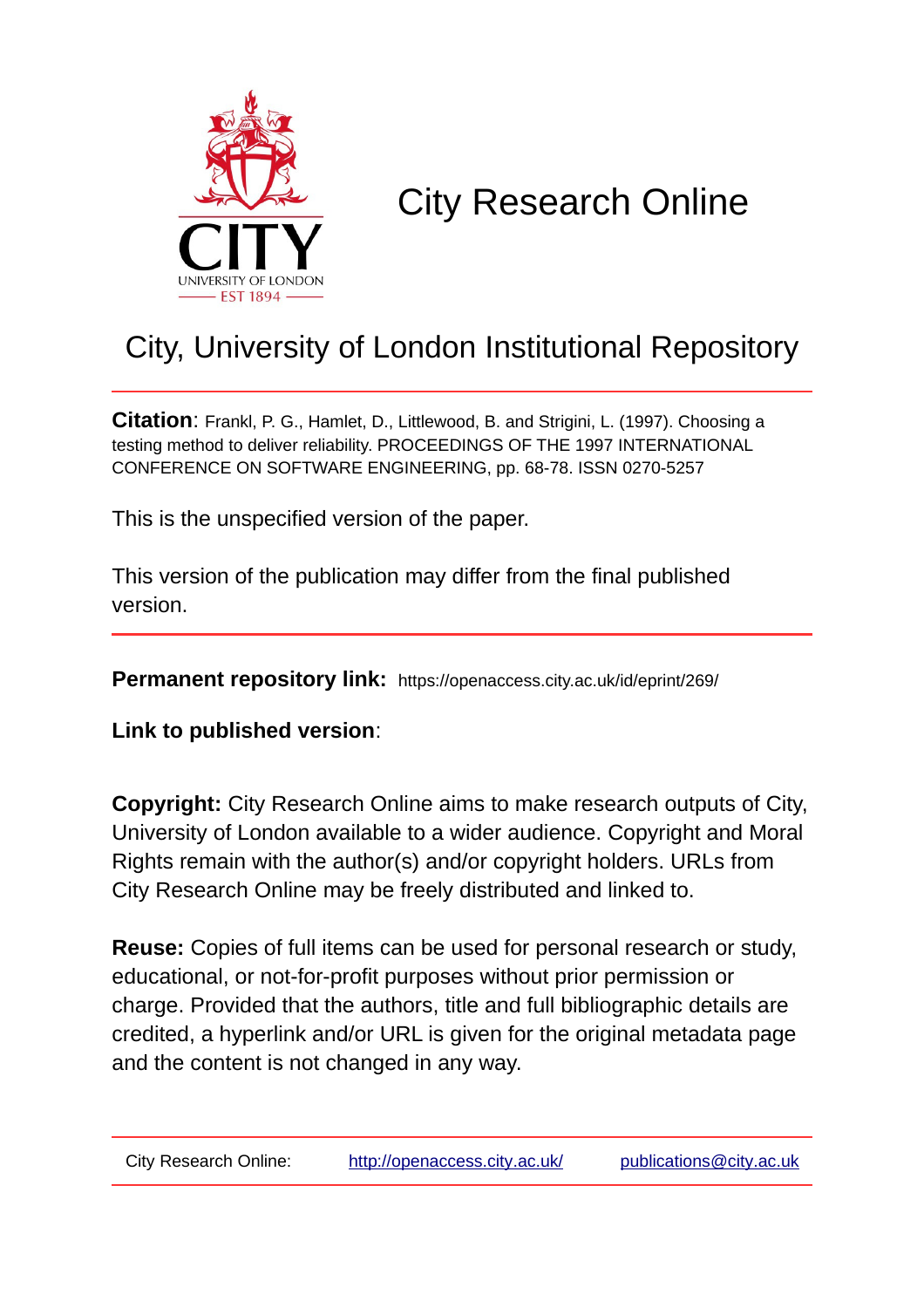### Choosing a Testing Method to Deliver Reliability

Phyllis Frankl<sup>†</sup>

Dick Hamlet

CIS Dept. Polytechnic Univ. 6 Metrotech Center Brooklyn, NY 11201 USA phyllis@morph.poly.edu

Dept. of CS Portland State Univ. PO Box 751 Portland, OR 97207 USA hamlet@cs.pdx.edu

Bev Littlewood Lorenzo Strigini<sup>‡</sup>

Centre for Software Reliability City University Northampton Square London EC1V OHB UK.  $\{b.$ littlewood,strigini $\&csc.$ city.ac.uk.

### ABSTRACT

Testing methods are compared in a model where program failures are detected and the software changed to eliminate them. The question considered is whether it is better to use tests that seek out failures ( $\text{``delay test}$  $ing$ ") or to simulate usage and find failures along the way ("operational testing"). "Better" is measured by the delivered reliability obtained after all test failures have been eliminated. This comparison extends previous work, where the measure was the probability of detecting a failure. The theoretical treatment of the paper is probabilistic and analytical. Revealing special cases are exhibited in which each kind of testing is superior.

#### Keywords

Reliability, debugging, statistical testing theory

#### INTRODUCTION - RELIABILITY VS. DE-BUGGING

There are two main goals in testing software. Firstly, it can be seen as a means of achieving reliability: here the objective is to probe the software for bugs so that these can be removed and thus improve its reliability. Alternatively, testing can be seen as a means of gaining confidence that the software is sufficiently reliable for its intended purpose, i.e., evaluating reliability.

We begin by taking the point of view of a developer who tests to find and correct bugs and improve the delivered software. A systematic testing method includes a crite-

This work was carried out in part during visits of Hamlet and Frankl to the Centre for Software Reliability, with support from EPSRC visiting fellowship grants GR/K68134 and GR/L00445.

<sup>t</sup>Supported in part by NSF grant CCR-9206910.

Littlewood and Strigini were funded in part by the European Commission via the ESPRIT Long Term Research Project 20072 "DeVa".

Copyright  $\odot$  1997 by the Association for Computing Machinery, Inc. Permission to make digital or hard copies of part or all of this work for personal or classroom use is granted without fee provided that copies are not made or distributed for profit or commercial advantage and that copies bear this notice and the full citation on the first page. Copyrights for components of this work owned by others than ACM must be honored. Abstracting with credit is permitted. To copy otherwise, to republish, to post on servers, or to redistribute to lists, requires prior specic permission and/or a fee. Request permissions from Publications Dept, ACM Inc., fax +1 (212) 869-0481, or permissions@acm.org.

rion for selecting test cases and a criterion for deciding when to stop testing. Most common approaches to systematic testing are directed at finding as many bugs as possible, by either sampling all situations likely to produce failures (e.g., methods informed by code coverage or specication coverage criteria), or concentrating on those that are considered most likely (e.g., stress testing or boundary testing methods). The choice among such testing methods is a matter of hypotheses about the likely types and distributions of bugs, at the point in the software development process when testing is applied. We shall call all these approaches, collectively, "debug testing."

A completely different approach is "operational testing," where the software is subjected to the same statistical distribution of inputs that is expected in operation. Instead of actively looking for failures, the tester in this case waits for failures to surface spontaneously, so to speak. In comparing the relative advantages of operational testing and debug testing, important points are:

- $\bullet$  Debug testing may be more effective at finding bugs (provided the intuitions that drive it are realistic), but if it uncovers many failures that occur with negligible rates during actual operation, it will waste test and repair efforts without appreciably improving the software. Operational testing, on the other hand, will naturally tend to uncover earlier those failures that are most likely in actual operation, thus directing efforts at fixing the most important bugs.
- $\bullet$  The fault-finding effectiveness of a debug testing method hinges on whether the tester's assumptions about bugs represent reality; for operational testing to deliver on its promise of better use of resources, it is required that the testing profile is actually representative of operational use.
- Operational testing is also attractive because it offers a basis for reliability assessment, so that the developer can have not only the assurance of having tried to improve the software, but also an estimate of the reliability actually achieved.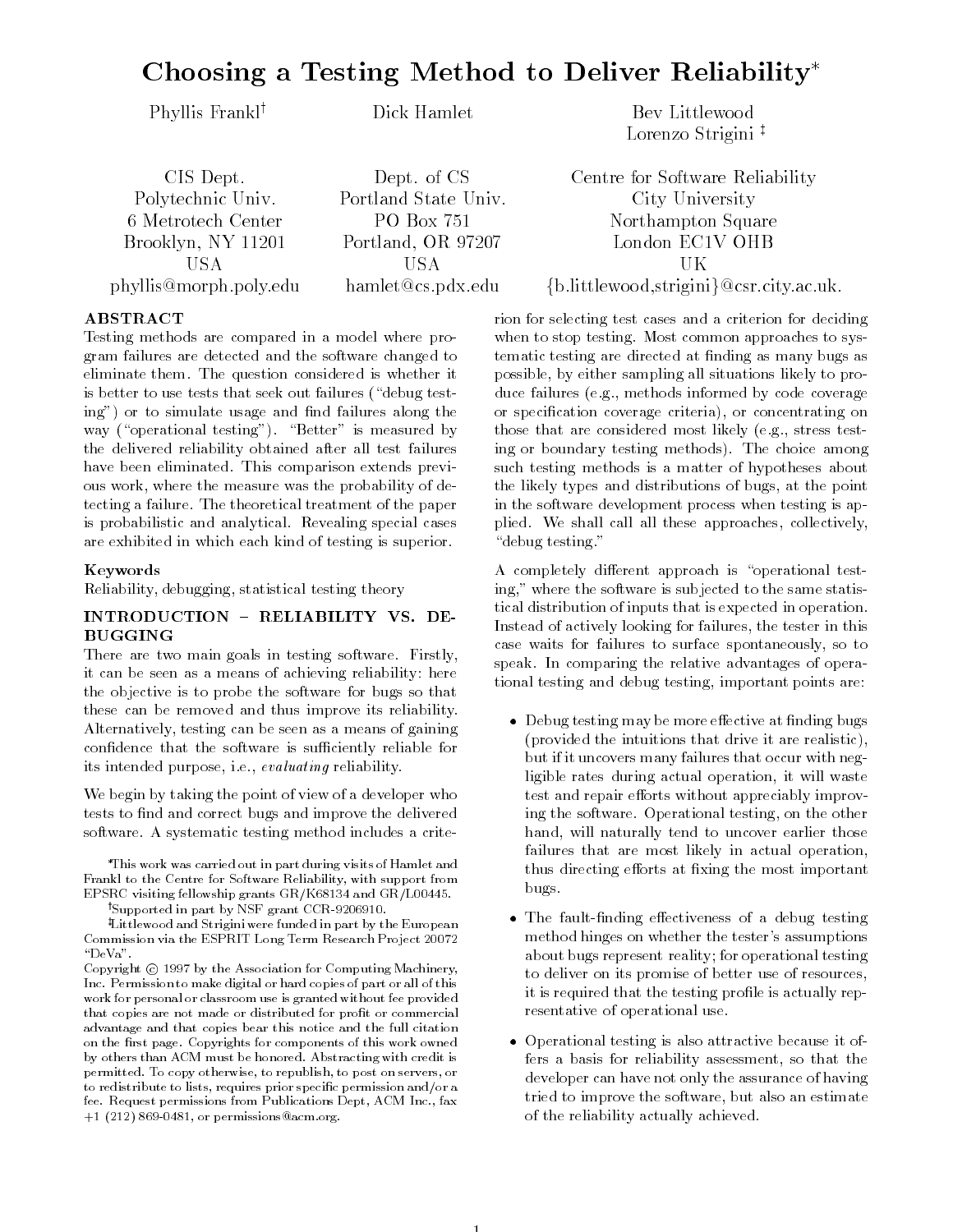Previous comparisons of the effectiveness of testing techniques have used the failure-nding probability, the probability that a testset will detect at least one fail $ure$ , as a measure of effectiveness. This measure was used in simulations comparing "partition-testing" techniques to random testing by Duran and Ntafos [8], and Hamlet and Taylor [12]; in analytical treatments by Weyuker and Jeng [14], and Chen and Yu [4]; in analytical comparisons of various testing techniques by Frankl and Weyuker [10]; and in experimental comparisons by Frankl and Weiss [9], and Mathur and Wong [20]. The expected number of failures during test has also been used as a measure of effectiveness  $[10, 5]$ .

Failure-nding probability may be a good measure for evaluating test data adequacy criteria (stopping criteria). The best stopping criterion may be the one that is most likely to detect at least one failure, for then when it detects nothing, the tester has the most confidence that nothing has been missed. However, failure-nding probability sheds little light on how the detection and elimination of failures during the testing process affects the delivered reliability. Different failures may make vastly different contributions to the (un)reliability of the program. Thus, testing with a technique that readily detects "small" faults, may result in a less reliable program than would testing with a technique that less readily detects some "large" faults. (Examples of this situation in which failure-finding probability and better reliability do not go together are given in the section on Multiple Failure Regions, Debugging with Subdomains, below.) below.) we have a set of the set of the set of the set of the set of the set of the set of the set of the set of the set of the set of the set of the set of the set of the set of the set of the set of the set of the set of

This paper studies testing effectiveness based on the reliability of a program after it is tested. This measure is used to compare debug testing to operational testing, exploring circumstances under which each technique is likely to yield superior reliability.

#### The Debugger's Intuition

There is a deeply rooted belief among program testers and debuggers that the process of probing software for bugs is a cost-effective way of achieving sufficient reliability. That is, employing testing methods that are designed to expose failures is believed to be a better alternative than simulating normal operation and letting the failures appear. Indeed, the latter method is used by only a small minority of industrial organisations. This paper examines the validity of that belief. (Detailed definitions of "debug testing" and "operational testing" are given in sections below.)

The validity of testers' trust in debug testing is not an academic question. Software whose reliability must be high could be tested in a number of different ways, and because testing is expensive and time-consuming, developers and regulatory agencies would like to choose

among alternatives, not use them all. Thus if debug testing is not effective, it should not be used at all. In particular, there is a currently popular position that can be paraphrased as follows:

Reliable software can best be developed using formal methods. When properly applied, these methods eliminate at the source failures normally exposed at the unit and subsystem levels by debug testing. Therefore, unit debug testing should be reduced in favour of additional system-level random testing.

In the "cleanroom" development methodology [6], to give an extreme example, it is considered essential that debug testing not be used at all, particularly by those doing the development. Experienced developers, say of flight-control software, are profoundly disturbed by the suggestion that they abandon debug testing. As an indication of the depth of traditional testers' reaction to this position, Beizer [2] has attacked cleanroom as "lead[ing]

Attempts to support or refute beliefs about debug testing have been inconclusive:

- Empirical studies. Case studies comparing software development methods are difficult to conduct. Attempts to establish a correlation between the degree of debug testing (usually measured by some structural "coverage" of unit tests) and the resulting reliability in the field are at best preliminary [7, 13, 18, 9, 15]. On the other side, case studies using formal methods development show great variation, both in the care with which the method is defined and applied and in the results [11]. Neither side has any real claim to establishing its case.
- Analysis of "partition testing." A number of careful theoretical studies have compared random testing with debug ("partition") testing  $[8, 12, 14, 19,$ 4, 5]. The original motivation for these studies was a belief that random testing might be a real alternative to partition testing for finding failures. However, no such conclusive result was obtained. Although random testing is a surprisingly good competitor for partition testing, it is seldom better, and scenarios can be constructed (although their frequency of occurrence in practice is unknown) in which partition testing is much better at failure exposure. Thus our question remains.

In this paper we take a new analytical approach to comparing debug testing with operational testing. This approach was devised to study theoretically the question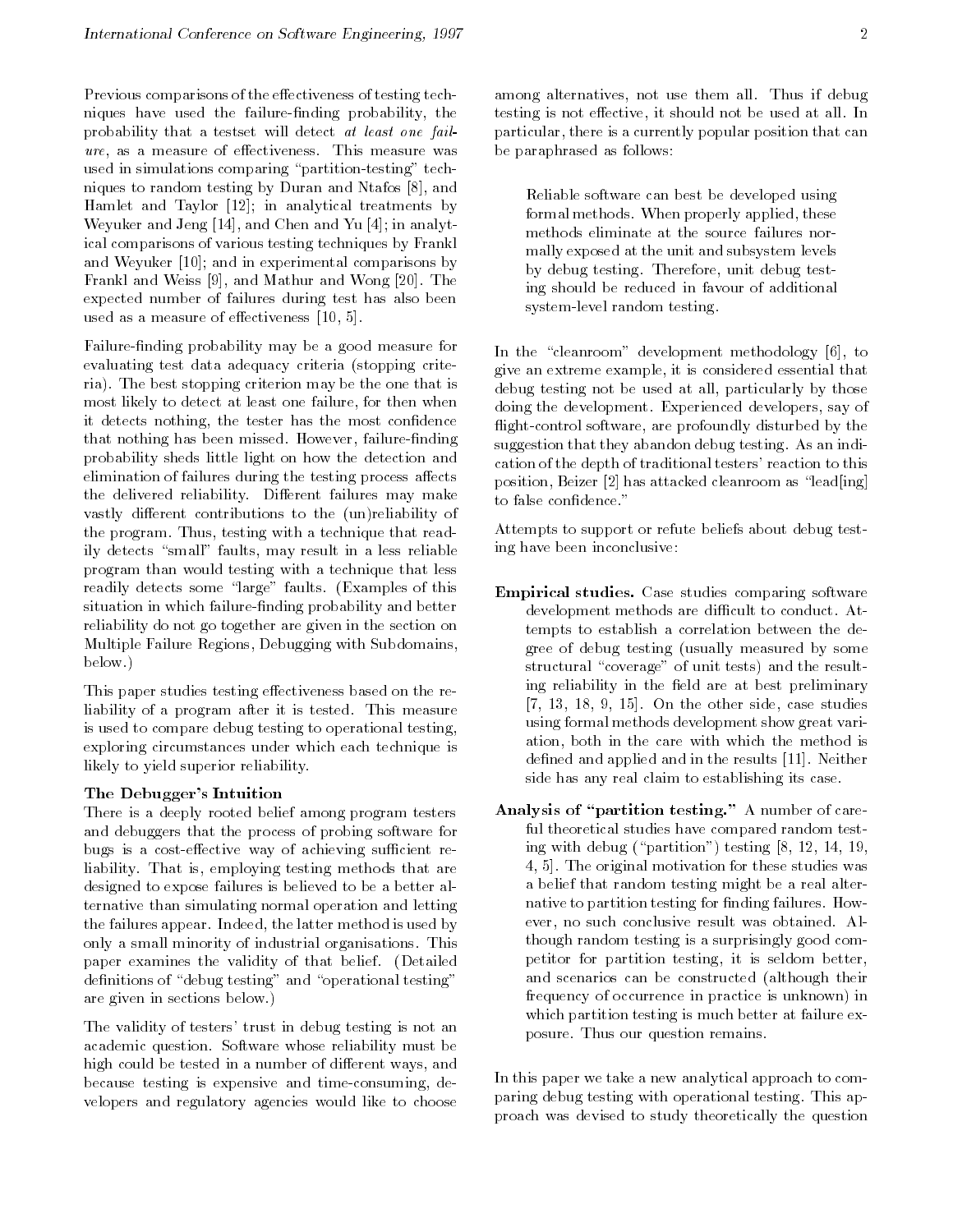of delivered reliability, without prejudice to the outcome of comparisons. In most cases, we had no idea what the results would be until they were obtained from analysis of the models.

#### Analytical Approach

We believe that analytic, probabilistic methods are the best tools for studying software reliability. Basing an important choice on intuition, without much supporting evidence, is clearly dangerous. Analytical studies help by giving clear representations of the competing intuitive beliefs and of their actual implications, and also by indicating which empirical measurements could provide indirect evidence that, in a particular project and phase of development, a certain test method is best. We consider the situation in which software fails under test, then is changed so that the failure no longer occurs. We compare testing methods according to the probability that the corrected software will subsequently fail in operation (that is, the *delivered software reliabil* $ity$ ). This measure is expressed as a random variable, and we mainly focus on its expected value, although the distribution is also of interest.

A simple program model is used; this simplifies the analysis, and focuses attention on the question of reliability. The testing-failure-x process must also be abstracted and simplied for analysis. We believe that the notion of a software "fault" is central to this abstraction, and that a meaningful, formal treatment of "faults" is not available. Instead, we introduce the notion of a "failure" region" of the input space, a set of failure points that is eliminated by a program change.

For our simple abstractions, we compare operational testing to debug testing, and present revealing special cases in which each technique yields better reliability after some failures are eliminated. For a single failure region, the results are similar to those obtained by analysing the probability of finding a failure. But for multiple failure regions new phenomena are captured. For example, for some programs the testing technique that best finds failures may not lead to the best reliability, because it finds trivial problems with little operational impact.

#### TERMINOLOGY AND ASSUMPTIONS

In formal work, it is important to have precise definitions and to explicitly state assumptions. In this preliminary work, these must be particularly simple.

#### Tests and Failures

A test is a single value of program input, which enables a single execution of the program. A *testset* is a finite collection of tests. These definitions implicitly assume a simple programming context: a program with a purefunction semantics. The program is given a single input, it computes a single result and terminates. The result on another input in no way depends on prior calculations. (And hence in particular, if an input is repeated, the result is always the same.) Although many programs do not behave in this manner, the relevant issues about reliability arise for pure-function programs.

This simple program model abstracts reality, but it is more general than it may appear. Real programs may have complex input tuples, and produce complex outputs. But we can imagine coding each tuple into a single value, so that the simplication to one input value is not a transgression in principle. Some interactive programs, programs that read and write permanent data, and real-time programs, do not fit the pure-function model. However, it is possible to treat these more complex programs as if they used testsets of independent inputs, at the cost of some articiality. For example, an interactive or real-time program can be thought of as having artificial testsets whose members (single tests) are sequences of the real input elements, starting from some standard "reset" state. Each such sequence is one abstract input in the pure-function model.

Each program has a specication that is an input-output relation. That is, the specification  $S$  is a set of ordered input-output pairs describing allowed behaviour. A program  $P$  meets its specification for input  $x$  iff: if  $x \in dom(S)$  then on input x, P produces output y such that  $(x, y) \in S$ . (When  $x \notin dom(S)$ , that is, when an input does not occur as any first element in the specication, the program may do anything, even fail to terminate, yet still meet the specification.)  $S$ defines the input domain as well as behaviour on that domain. Many real specifications can be recursively extended to be everywhere defined, by adding required "ERROR" responses; but some, notably involving unbounded searches with uncertain outcome, cannot.

A program P with specification  $S$  fails on input x iff P does not meet  $S$  at  $x$ . When a program fails, the event is called a failure, and the input responsible is a failure point. The program's failure set is the collection of all failure points. Hence a program that meets its specification has an empty failure set. The opposite of fails is *succeeds*; the opposite of a failure is a *success*; the complement of the failure set is the success set.

#### So-called "Faults"

Program testing methods are often designed to find "faults." But it is a strong, unjustified assumption that "a fault" is an objective characteristic of a program. Although fault is an IEEE standard term for "bug" (or " $defect,"$  or " $error"$ ), this idea is not precise, and is difficult to make precise. The IEEE glossary states that a fault is the part of a source program that causes a failure. However appealing and necessary this intuitive idea may be, it has proved extremely difficult to for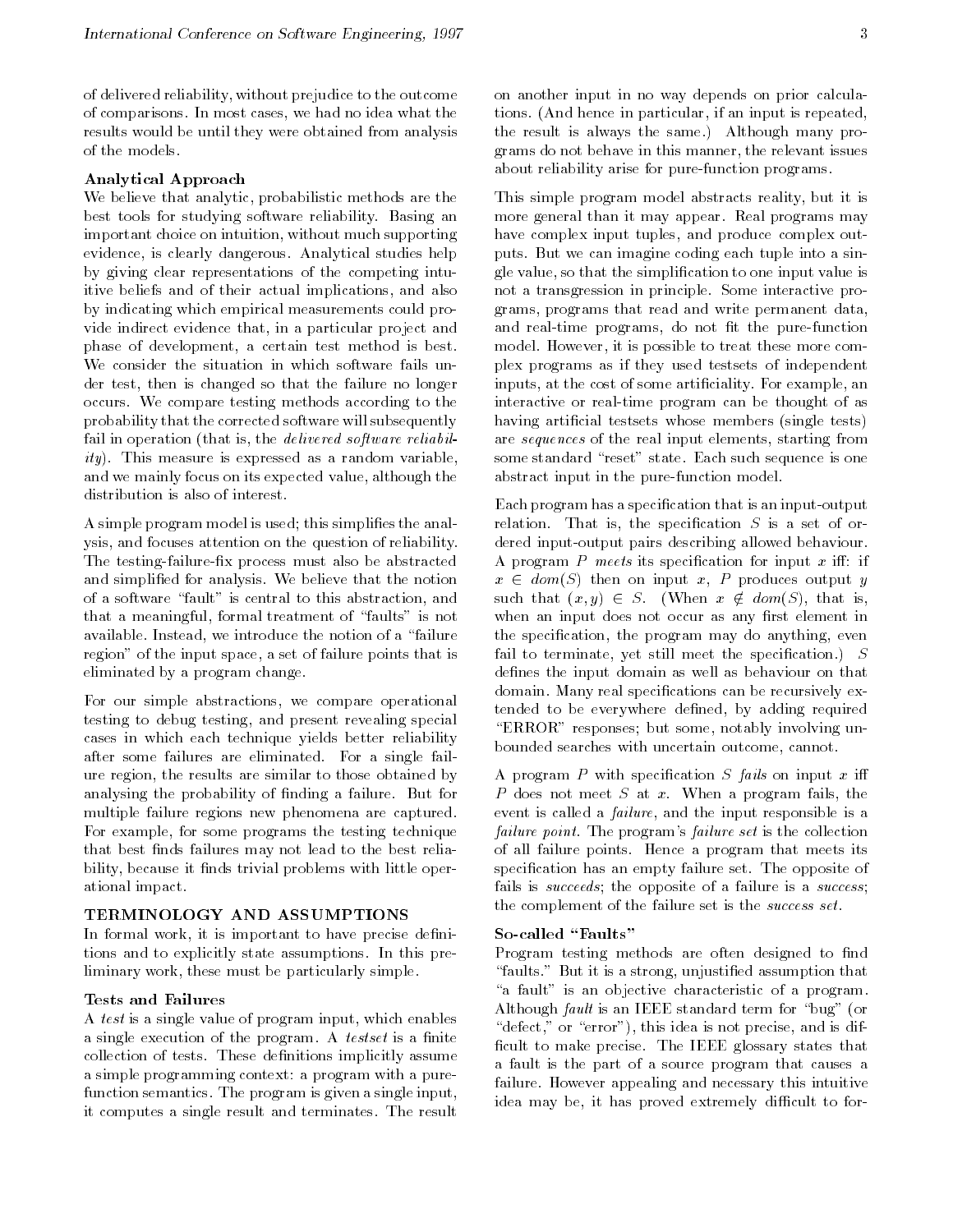mally define. The difficulty is that "faults" have no unique characterisation. In practice, software fails for some testset, and is changed so that it succeeds on that testset.

The (not necessarily true) assumption is made that the change does not introduce any new failures. The "fault" is then defined by the "fix," and is characterised, e.g., "wrong expression in an assignment" by what was changed. But the change is by no means unique. Literally an infinity of other changes would have produced the same effect.

Some fixes do appear to be unique and easily localised  $(e.g., a wrong operand - perhaps a type - in an expres$ sion). But "faults of omission" are common, and for these it is difficult for even reasonable programmers to agree on a fix. In addition, two changes that both fix a given set of failure points may differ in the remainder of their effects on program behaviour. The complications of a "partial fix" that removes fewer failure points than it might have done, and a "least fix" that is in some textual way minimal for the effect it has, are extremely difficult to capture.

So "the fault" is not a precise idea.

On the other hand, "failure" is well defined, and so is a change in failure behaviour resulting from a program change. Most of what we need to say can be phrased in these terms, as follows:

A program change may alter the failure set; that is, the changed program's failure set will in general be different from that of the original program. A change is a  $\hbar x$  for a collection of failure points  $F$  (the change fixes  $F$ ) if it is conservative in the sense that (1) the failure set of the changed program no longer includes any member of  $F$ ; (2) the failure set of the changed program is a subset of the original failure set.

Thus a fix for a set of failure points  $F$  may eliminate failure points outside  $F$ , but it may not introduce new failures.

In these terms, the closest we can come to speaking of a "fault" is to talk of a *failure region*, a collection of failure inputs that some change fixes exactly. Every change that does not introduce new failure points of course has such a region (if no more than the empty one). It is tempting to begin thinking of such a fix as the basis for defining "fault," but this would not satisfy the intuition behind the IEEE definition. One can hardly say that an elaborate change tailored to some failure region bears any relation to a mistake made by a programmer; nor does the failure region indicate or constrain a fix that might remove it.

One should try to avoid the term "fault" in discussing testing and the dependability of software. Thus one should say, "testing exposed a failure," not, "testing found a fault." One should say, "source change A led to a failure set strictly contained in that resulting from change  $B$ ," not, "A fixed more faults than  $B$ " (much less, "B didn't fix the bug, but A did"). Suppose a fix is found for a certain collection of failure points  $B_1$ , and another fix for other points  $B_2$ , which seem unrelated. However, a clever programmer then finds a completely different fix for  $B_1 \cup B_2$  (and there is always such a x, whatever arguments it causes among programmers). One should describe the situation in that neutral way, saying nothing about which are the "real bug(s)."

With the usual assumption that each failure is due to one well defined "fault" in the program source, the process of testing and fixing a program appears to be affected by only two sources of uncertainty: which "faults" the testers will find and how effective their attempted fixes will be (perfect fixes are usually assumed). Our viewpoint recognizes three sources of uncertainty: which failure points will be found, which fixes the testers will try (hence which failure regions they expect to remove), and how effective the fixes will be (which failure regions will actually be removed). The modelling in this paper uses the conventional assumption that all testers will react to a given observed failure with the same, successful fix. We wish to show how wide a spectrum of situations is possible, even under this restrictive assumption. However, we think that in many situations of interest, especially with highly reliable programs, this restrictive assumption is unrealistic, as the failure set may be determined by rare, complex patterns of program behaviour.

#### Operational Testing

To define operational testing requires two main concepts: the operational profile that determines the likelihood of selection of the different points of the input domain, and an allocation of labels " $\phi$ " and " $\sigma$ " (for failure and success) to the points.

The operational profile is a probability distribution  $Q$ over the input domain  $D$ , i.e., to each point is allocated a probability of selection, and these probabilities sum to one over the points of the domain. That is,  $Q: D \to [0, 1]$ , and  $\sum_{t \in D} Q(t) = 1$ . Operational testing" then proceeds by independently selecting points from the input domain with these probabilities. In many applications, a point-by-point operational profile

<sup>&</sup>lt;sup>1</sup>Operational testing is sometimes called random testing, but this term is wider and could be used for statistical testing from any distribution, rather than one, as is intended here, that reflects operational use. Indeed, random testing is often taken to mean uniform random testing, where all points in the input domain are equally likely to be selected.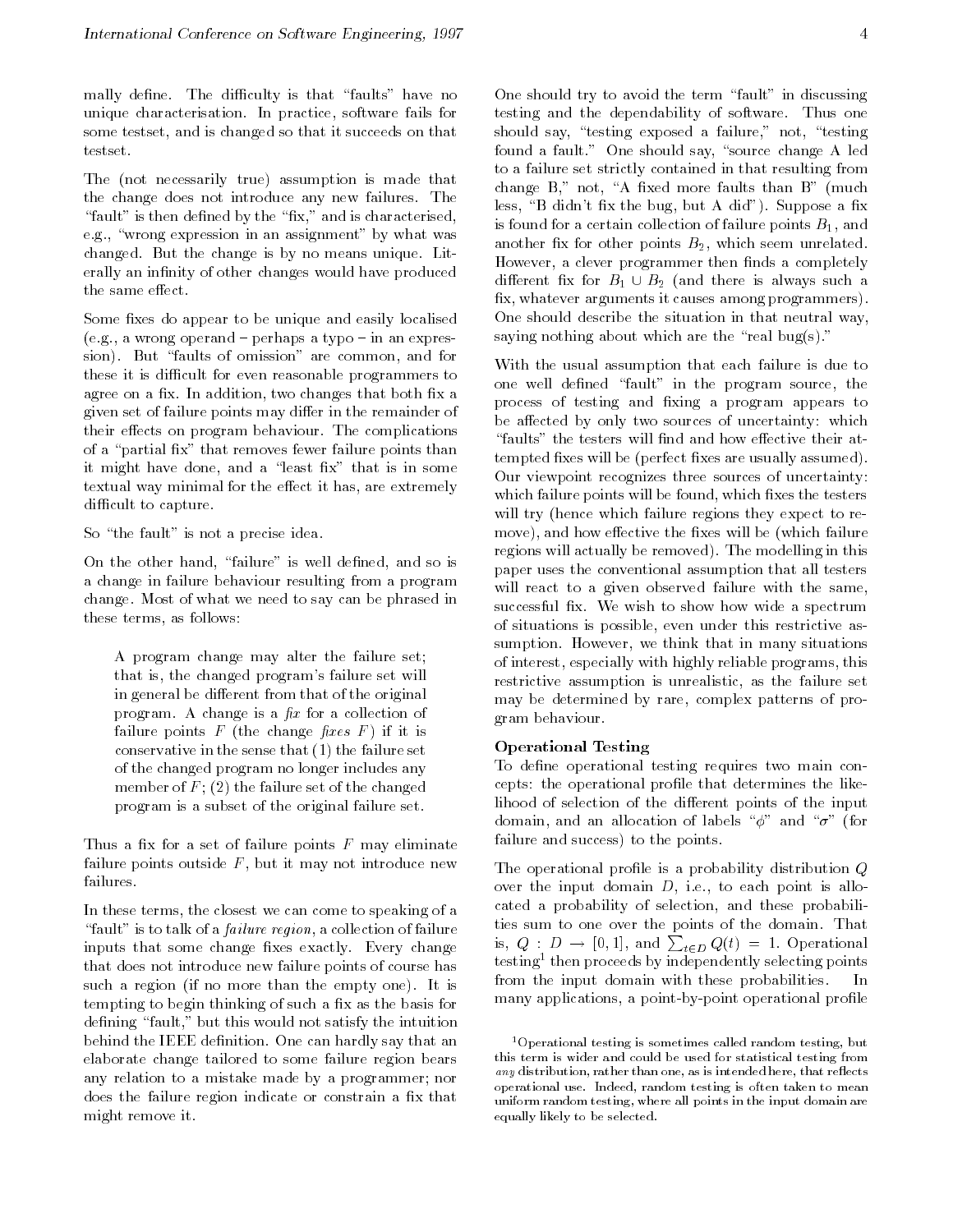is far too detailed to obtain, and even a crude approximation requires considerable developer effort [17]. However, for our theoretical treatment, the profile  $Q$  is a central concept.

Informally, the operational profile can be thought of as characterising the nature of the use to which the program is put, and will in general be determined by the system(s) (including people) that interact with the software. In itself it does not tell us about the reliability of the software. We need in addition that all points in the input domain have associated with them either a label  $\phi$  (to indicate that such a point, when selected, results in a failure), or  $\sigma$  (for success). Define the indicator variable

$$
\delta(t) = \begin{cases} 1 & \text{if } t \text{ has label } \phi \\ 0 & \text{if } t \text{ has label } \sigma \end{cases}.
$$

Then the *failure probability* for a test point drawn randomly from the operational profile is

$$
\theta = \sum_{t \in D} Q(t) \delta(t).
$$

Of course, in practice we do not know what the labellings of the points in the input domain are: if we did, we could simply fix things without any testing! Thus estimation of  $\theta$  will have to be statistical, and come from the results of a testset randomly selected from the operational profile. One simple approach would use the proportion of failures within such a sample of tests as an estimate of  $\theta$ .

The *reliability* of the program is then the probability of it surviving  $N$  executions on inputs drawn from the operational profile:

$$
R(N) = (1 - \theta)^N.
$$

The probability of failure on a randomly selected input, and thus the reliability of a program, is determined partly by the probabilities of selection of the different points in the input domain (the operational profile), and partly by the way in which these points are labelled  $\phi$ and  $\sigma$ . Operational testing only takes account of the operational profile in the selection of tests. Debug testing, on the other hand, seems to take account of the labeling also: it seems implicit that testers have knowledge (or at least believe they have) of which points in the input space are more likely to have  $\phi$  labels, and give such points a greater chance of being selected than they would have in operational testing (with the points that are believed to be more likely to be  $\sigma$  points having correspondingly smaller chances of selection).

There is a subtle interplay between the two contributions to (un)reliability, and how the two testing approaches treat them. Consider a single point in the input domain,  $x_i$ , with probability of selection in operation  $p_i$ . The operational tester says "I don't know anything about the chance that  $x_i$  will have label  $\phi$ , so I will select it with probability  $p_i$ ; that way, if it has a label  $\phi$ , I at least have a chance of detecting it that is proportional to its contribution to the unreliability of the program." The debug tester says \I don't know anything about the operational profile (or if I do I don't care!), but I do have a good intuition about which points are likely to cause failure, and  $x_i$  is one of them, so I will select it with high probability and thus have a good chance of improving the reliability."

#### "Debug" Testing

Whereas the operational tester focuses attention on developing an input profile that closely approximates the distribution that the software will encounter in the field. the debug tester seeks to develop a distribution that will be likely to find the points labelled " $\phi$ ". A perfect debug testing strategy would assign probability zero to all points labelled " $\sigma$ ". In practice, debug testers develop distributions based on heuristics that they hope will give high probabilities to failure points. Many such heuristics divide the program's input domain into (possibly overlapping) regions called subdomains and require that at least  $I_i$  test cases be drawn from the  $i$ . Subdomain, for some  $T_i \geq 1$ .

In a number of practical testing methods, the subdomains are based on analysis of the specification (specification-based). The primary such method is  $func$ - $\it{tional}$  testing, in which a number of program "functions" are identied (roughly, things the software should do), and the subdomains are defined as those inputs that result in its doing each thing. A second important collection of debug-testing methods are program-based, or structural, or clear-box methods. The archetype structural testing method is "statement testing," in which the subdomains correspond to the execution of individual program statements, and a test point placed in each and every subdomain forces every program state ment to have been executed. These statement-testing subdomains therefore overlap (as do the subdomains of most structural testing methods and of many functional methods).

Subdomains may be used either 1) as a means of evaluating whether enough testing has been done, or 2) the basis for test selection. In case 1, testers select test cases by some independent means, such as use of a different subdomain testing strategy, random testing according to some well-defined input distribution, or "haphazard" selection (random testing in which the input distribution is difficult to characterise precisely). They then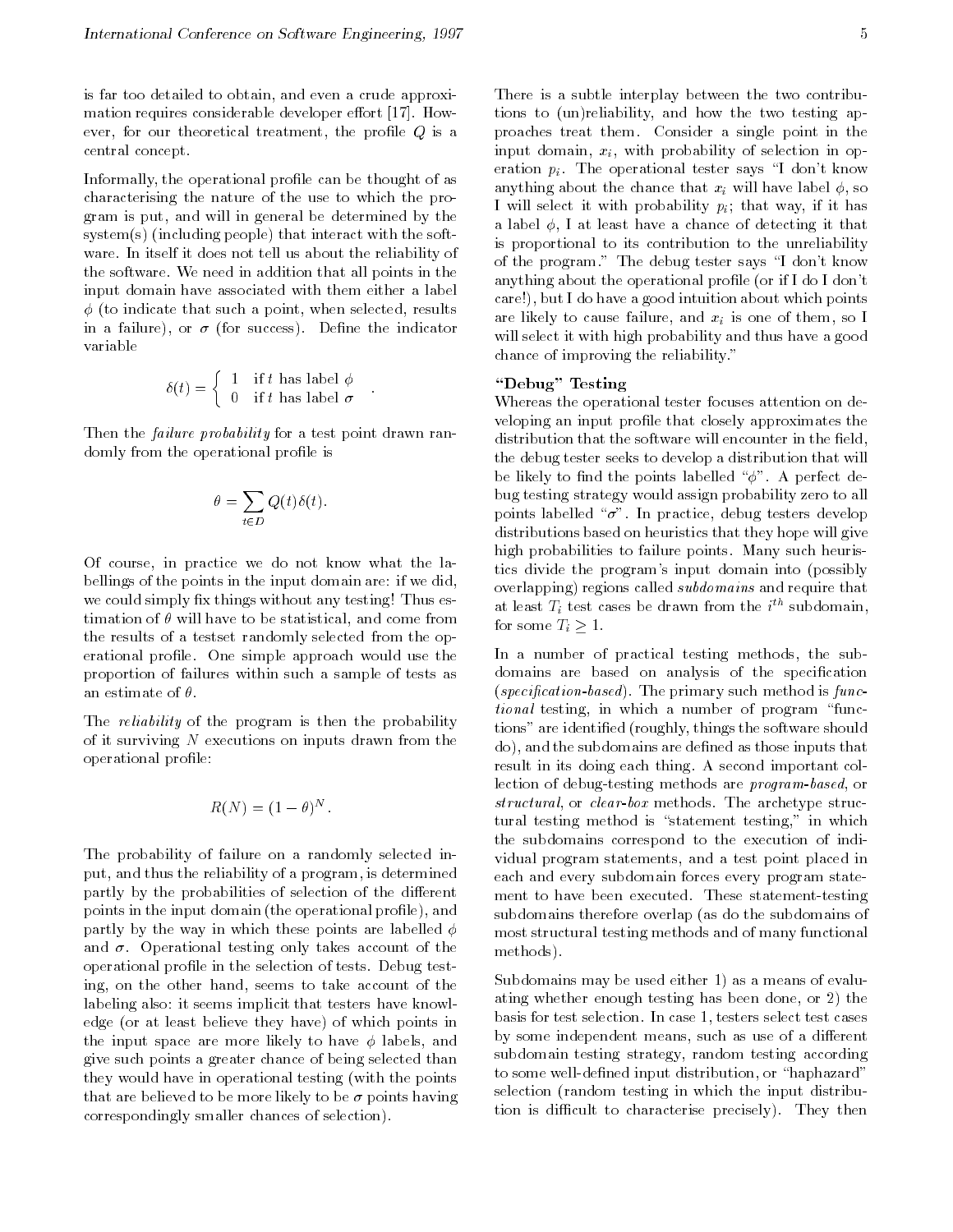check whether the requisite number of points has been selected from each subdomain and, if not, select additional test cases. In case 2, testers systematically look for test points that lie in the subdomains. They may give preference to certain types of points, such as those close to the boundary of a subdomain, or those that for some other reason are believed to be more "failureprone."

Clear-box testing techniques are usually more amenable to the first approach, whereas functional testing techniques are usually more amenable to the second approach. For clear-box methods, particularly the more abstruse, it is not easy to force test points to fall in the defined subdomains. However, since automatic tools exist to measure structural coverage and report deficiencies by subdomain, the tester can obtain a list of untested subdomains and find test points in the missed structural subdomains. In contrast, for functional methods it is usually relatively easy to identify the subdomains and select test cases from them, but harder to check which test requirements are covered by an arbitrary test case.

We consider two models of debug testing, which roughly correspond to the two ways debug-testing techniques are used. The first model, which we call  $debug$  testing without subdomains, describes the case in which a tester aims to select  $\phi$  points, without considering subdomains. The probability distribution is defined on the entire input domain and the tester selects inputs independently until some stopping criterion is satisfied. If the stopping criterion is that some pre-determined number <sup>T</sup> of test cases has been selected, then debug testing without subdomains differs from operational testing only in the input profile used, which the tester hopes will produce more frequent failures during testing. This first model captures only part of the first way of using subdomains, in that it does not require test points in each subdomain as a stopping criterion. In the second model, debug testing with subdomains, which models the second method of using debug testing, there is a probability distribution on each subdomain and the tester independently selects  $T_i$  test cases from each subdomain  $i.$ <br>DEBUGGING VS. OPERATIONAL TESTING

Exercising a program, whether in test or in operational use, involves selecting a succession of inputs to be presented for execution. The selection mechanism distinguishes between different types of test and of use.

#### The Analytical Context

Reliability in the technical sense is characterised by the failure probability when inputs are selected according to the operational profile. Failure points will be encountered at random, and there is a certain probability that the program will fail in use. If a testset is selected by sampling according to the operational profile, then direct estimates of the failure probability may be obtained. If a testset is selected in any other way, then the probability of encountering a failure region bears no necessary relation to the failure probability in operational use. But there is still a probability that the program will fail under test, which we call the "detection rate." In debug testing one tries to arrange that the detection rate is high. It is the "debuggers' intuition" that the way to achieve reliability is through clever testing with high detection rates.

Reliability improves under either testing scheme when failures are found, the software is successfully changed, and the operational failure probability decreases.

The precise question we wish to study is the following:

Under which conditions (on the program, and the testing method) will debug testing deliver better reliability than operational testing?

Certainly conditions exist favouring each alternative. If many debug tests fail and the corresponding fixes substantially decrease the overall failure probability, then debug testing may be superior to operational testing in which fewer tests fail. However, it might happen instead that many fixes from debug testing increase reliability in operation less than a few from operational testing.

The case of ultra-reliability is of particular interest. When the failure set has a very small chance of being encountered in operation [16, 3], only debug testing has any signicant chance of inducing failures and thus allowing the removal of failure regions. However, it may still happen that debug tests encounter only failure points whose probability in the operational profile is so low that fixes are worthless. Furthermore, even if debug testing does achieve ultra-reliability, it cannot demonstrate that ultra-reliability has been achieved; only an infeasible amount of operational testing can demonstrate that.

Recall that a failure region is a collection of failure inputs that some change fixes exactly. In the examples that follow, we assume that all testers, upon observing a test failure, choose fixes that eliminate exactly the same failure region, irrespective of which test method they are using. We can thus talk of failure regions as characteristics of the program  $-$  as people usually talk about "faults" being characteristics of the program  $=$ rather than of the fixing process. This is a useful simplification in this initial analysis, although it is unrealistic: a debugger may use information about how a failed test was chosen in order to figure out how to fix the problem, and such "cues" may be beneficial or misleading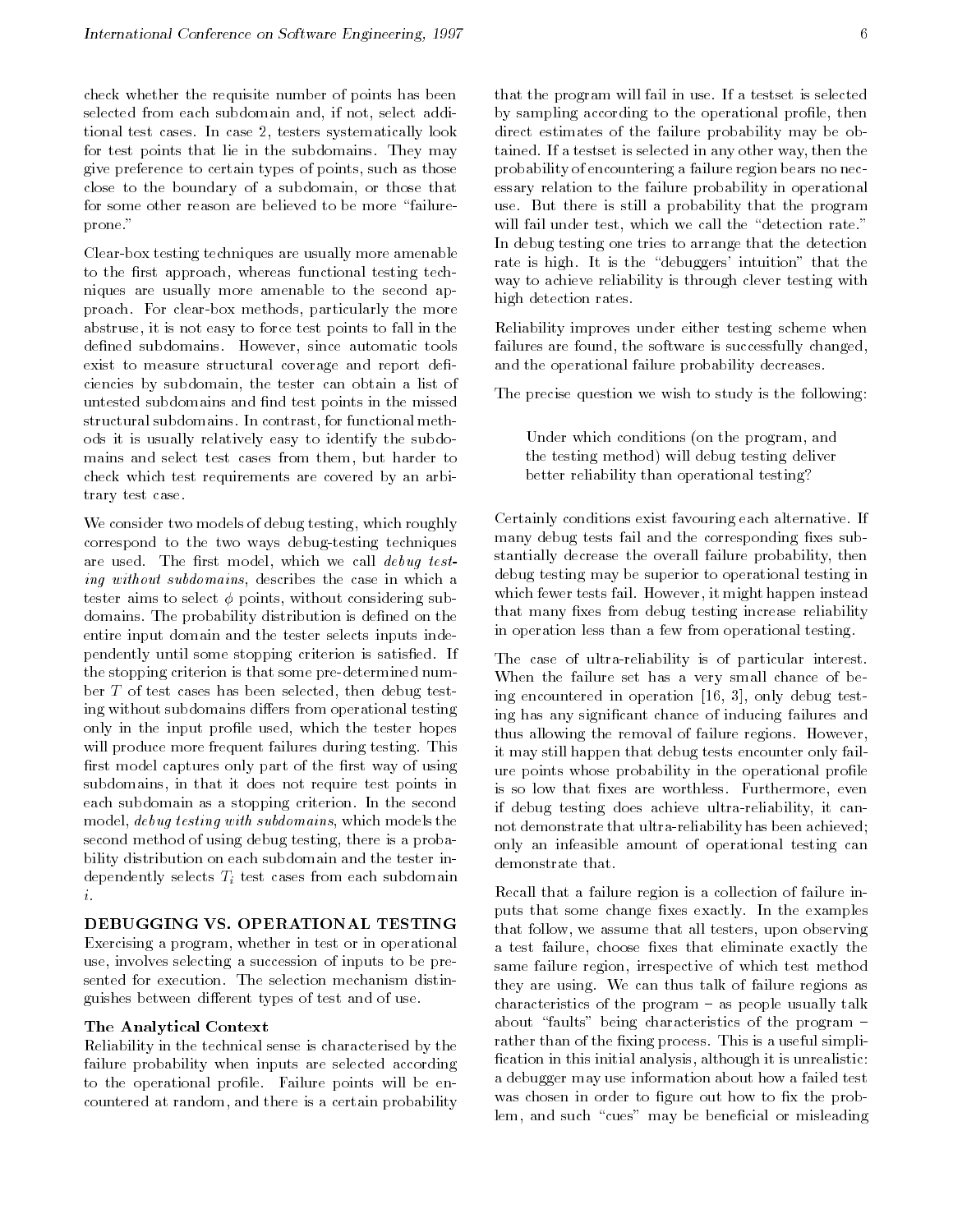depending on both the test method and the failure set of the program. We also assume that failure regions are disjoint, and all test failures are detected (that is, there is a perfect oracle). So, each test failure deterministically causes one failure region to be removed. Note that we are not considering the cost of removing a failure region; in practice, this may depend on the testing method that was used to detect the failure and on the phase of the development cycle in which the failure occurred.

The *failure rate* of a failure region is the probability that an element of that region will be selected when one input is selected according to the operational distribution. The *detection rate* of a failure region is the probability that an element of that region will be selected when one input is selected during debug testing. These are the probabilities that the program will fail because of this *particular region* under the operational profile and the debug profile, respectively.

We will study the expected value of the program failure probability as a random variable -, after a testset of size  $T$  tests has been applied. The simplest form of comparison assumes that equal effort is spent on both testing methods, and that the effort is measured by  $T$ .

Although these examples only scratch the surface of the analysis possible in our models, we believe that they show the formalism to be reasonable and useful, and they provide insight into the process of testing to achieve reliability.

#### Single Failure Region, Debug Testing without Subdomains

Consider a program with failure probability <sup>q</sup> and only one failure region  $F$ . (Thus F's failure rate for operational testing is q as well.) Initially, we take debug testing as being conducted according to some overall test profile  $V$ . That is, tests are selected just as in operational testing, but with a different profile. The detection rate is thus a constant given by

$$
d = \sum_{t \in F} V(t). \tag{1}
$$

After a testset of size  $T$  has been tried, what is the distribution of the failure probability - the failure probability - the failure probability - the failure proba bugged programs? Under the assumptions above, assumptions above, assumptions above, assumptions above, and ass be 0 if the test encountered the region (which is then eliminated by the fix), and still  $q$  otherwise. Thus for debug testing:

$$
P(\Theta = 0) = 1 - (1 - d)^{T}
$$
 (2)

$$
P(\Theta = q) = (1 - d)^T \tag{3}
$$

$$
E(\Theta) = 0 \cdot P(\Theta = 0) + q \cdot P(\Theta = q) \quad (4)
$$

$$
= q(1-d)^T.
$$
 (5)

With operational testing:

$$
P(\Theta = 0) = 1 - (1 - q)^{T}
$$
 (6)

$$
P(\Theta = q) = (1 - q)^{T} \tag{7}
$$

$$
E(\Theta) = q(1-q)^T. \tag{8}
$$

So we get the obvious result that debug testing is superior iff  $d>q$ .

#### Single Failure Region, Debug Testing with Subdomains

Let the input domain be divided into subdomains  $D_1, D_2, \ldots, D_n$ .  $T_i$  test cases are selected independently from each  $D_i$  according to test profile  $V_i$  on subdomain  $D_i, 1 \leq i \leq n$ . The single failure region F may be spread across the subdomains in an arbitrary way. Let  $a^{\ldots}$  be the debug detection rate tor subdomain  $D_i$ :

$$
d^i = \sum_{t \in F \cap D_i} V_i(t),\tag{9}
$$

$$
P(\Theta = 0) = 1 - \prod_{i=1}^{n} (1 - d^i)^{T_i}
$$
 (10)

and

$$
E(\Theta) = q \prod_{i=1}^{n} (1 - d^i)^{T_i}.
$$
 (11)

For comparison with operational testing, equation (8) can be compared with (11) by taking  $T = \sum_{i=1}^{n} T_i$ .

Here E(-) depends on the extent to which the subdomains "concentrate" the failure points. In comparing the probability of detecting at least one failure using random testing and partition testing, Weyuker and Jeng [14] and Hamlet and Taylor [12] observed this concentration effect. In the case of a single failure region, we are considering almost the same question that they did. Weyuker has noted that failure detection probability may not be the right parameter to study, and here we go beyond it to study the delivered reliability. Explicit use of failure region(s) makes our model capable of analysing more complex situations.

Several straightforward special cases explore failure concentration:

• At one extreme, suppose that for some *i*, subdomain  $D_i \subset F$ . Then  $d^i = 1$ , and consequently E(-) = 0, so debug testing is superior for any  $0 < q < 1$ .

 $2$ The somewhat peculiar use of a superscript anticipates a different usage for subscripts to follow.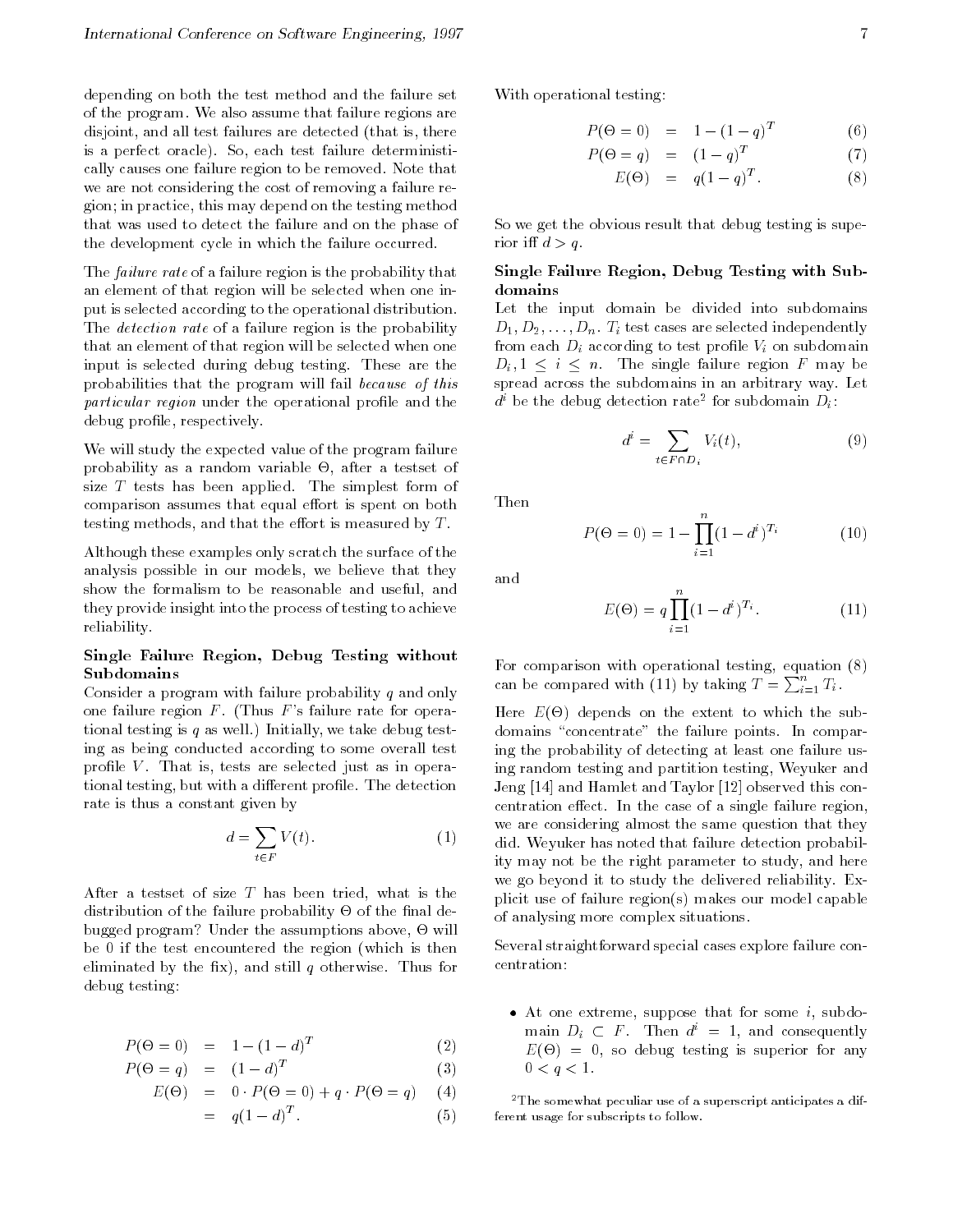At the other extreme, the failure region might be uniformly "spread out" over all the subdomains weighted by their profiles and test counts, in the sense that the chance  $\bar{d}$  of finding a failure in each subdomain is the same. Then the results of the previous section apply, with  $d = \bar{d}$  in equation (5).

By considering the failure region  $F$  to be a strict subset of a single subdomain, it is possible to capture two intuitively appealing special cases, one in which debug testing is superior, the other in which operational testing is superior. Suppose that  $F \subset D_k$  for some k, but some points of subdomain  $D_k$  are not failure points:  $D_k \not\subset F$ ; and that no possibly overlapping subdomain touches  $F: F \cap D_i = \emptyset, i \neq k$ . Further suppose that within  $D_k$  the two testing techniques (on average) are equally likely to encounter  $F$ . That is,

$$
d^k = \frac{\sum_{t \in F} Q(t)}{\sum_{t \in D_k} Q(t)}.
$$
 (12)

Finally, take the debug testing points as equally spread among subdomains, so since there are  $n$  subdomains, and <sup>T</sup> test points for comparison with operational testing,  $T_k = T/n$ .

The intuitive situation in which debug testing should be superior is the one in which operational testing is relatively neglectful of  $D_k$ , that is,  $T\sum_{t\in D_k}Q(t)\ll T_k$ , or substituting  $T_k = T/n$ ,

$$
\sum_{t \in D_k} Q(t) \ll \frac{1}{n}.\tag{13}
$$

Under these assumptions, the expected value of failure probability for debug testing is:

$$
q \prod_{i=1}^{n} (1 - d^{i})^{T_i} = q(1 - d^k)^{T_k}
$$
 (14)

$$
= q(1 - \frac{\sum_{t \in F} Q(t)}{\sum_{t \in D_k} Q(t)})^{T/n} (15)
$$

> 
$$
q(1 - \frac{\sum_{t \in F} Q(t)}{1/n})^{T/n}
$$
 (16)

$$
\approx q(1 - T \sum_{t \in F} Q(t)) \tag{17}
$$

$$
\approx q(1-q)^T,\tag{18}
$$

where the last term is the expected value of the failure probability for operational testing. (The approximations in (17) and (18) require that  $d^k$  and q are small, using  $(1+x)^y \approx 1 + yx$  for small x.)

To paraphrase, we have captured the situation where a subdomain includes the only failure region, and under plausible assumptions debug testing is more likely to lead to the best reliability. Intuitively, the subdomain  $D_k$  is chosen to be "failure prone," and is relatively neglected by operational testing relative to debug testing.

A similar analysis yields the opposite result when many operational tests fall in  $D_k$ . If there are many other subdomains, debug testing \wastes" most of its tests on them (still assuming that  $T_k = T/n$ ). That operational sampling of  $D_k$  is much greater than its debug sampling is expressed as  $T\sum_{t\in D_k} Q(t) \gg T_k$ , or substituting  $T_k = T/n$ ,

$$
\sum_{t \in D_k} Q(t) \gg \frac{1}{n}.\tag{19}
$$

Then using (19) instead of (13) in equation (16) above reverses the inequality and gives that operational testing is superior to debug testing.

Although these two cases are intuitively obvious, and can be obtained using the failure-detection measure of [14], they demonstrate that our model is useful, and in the section on Multiple Failure Regions, Debugging with Subdomains below they will be combined to demonstrate that good failure detection does not imply the best reliability.

#### Multiple Failure Regions, Debugging without Subdomains

Suppose a program contains  $m$  non-overlapping failure regions  $\{F_1, F_2, ..., F_m\}$ , with failure rates  $q_1, q_2, ..., q_m$ and detection rates  $d_1, d_2, ..., d_m$ . Then its expected failure probability after  $T$  tests is

$$
E(\Theta) = \sum_{i=1}^{m} q_i (1 - d_i)^T
$$
 (20)

for debug testing, and

$$
E(\Theta) = \sum_{i=1}^{m} q_i (1 - q_i)^T
$$
 (21)

for operational testing, since the failure probability of the debugged program is the sum of the failure rates of the undetected failure regions.

If, for instance,  $d_i \geq q_i$  for  $i = 1, ..., m$ , debug testing is superior to operational testing. This seems natural, as the hypothesis means that debug testing performs better than operational testing on each failure region. This belief is probably the usual basis of the "debuggers' intuition." However, it is a very strong assumption. If it is false, the main factor affecting the delivered reliability is the relationship between the failure rates and the detection rates.

We can analyse the effect of this factor in isolation by assuming that, for each randomly chosen test case, debug testing has the same probability of nding a failure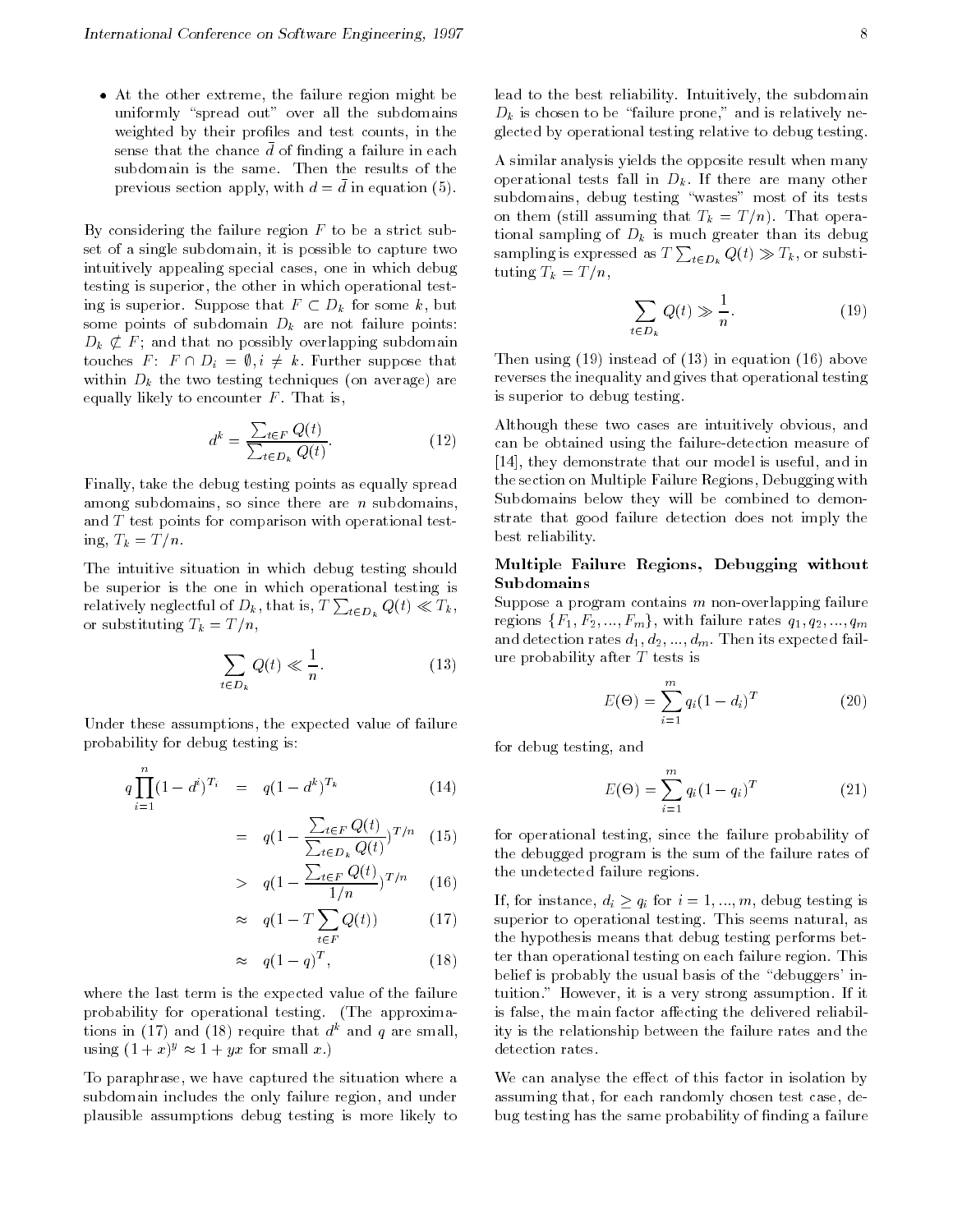region as operational testing, i.e.,  $\sum d_i = \sum q_i$ . In the simplest case that all the failure regions have the same failure rate  $q$ , operational testing is superior, because to minimise

$$
q\sum_{i=1}^{m}(1-d_i)^T, \tag{22}
$$

under the condition that  $\sum d_i = mq$ , requires  $d_i = q$ . More generally, we have proved that an optimal debug method under the condition  $\sum d_i = K$  would be one that made the quantities  $(1-d_i)^T$  proportional to the  $q_i$ values. The planned number of tests thus affects which test method is to be preferred.

#### Multiple Failure Regions, Debugging with Subdomains

The  $m$  failure regions  $F_i$  may be arbitrarily spread across the *n* subdomains  $D_i$ . The detection rates are now:

$$
d_j^i = \sum_{t \in F_j \cap D_i} V_i(t). \tag{23}
$$

As in the case of a single failure region, there are some straightforward observations:

- The detection of a particular failure region  $F_i$  is guaranteed if there is a subdomain  $D_i$  that is completely contained in  $F_j$ . More generally, the probability of detecting  $F_j$  is high if for some i, the probability of selecting an element of  $F_j$  from  $D_i$  is high.
- However, in contrast to the analysis of operational testing and to debug testing without subdomains there is some interesting non-independence between different failure regions. A simple illustration of this dependence arises when there are two failure regions contained within the same subdomain (and no other subdomains that intersect either failure region.) In subdomain testing with one test case per subdomain, at most one of these failure regions can be detected.
- If a high-failure-rate failure region is spread out across several big subdomains, it may be hard to detect. If, moreover, these subdomains have moderately high concentrations of small (low-failurerate) failure regions, it will be fairly easy to detect a lot of those. This is the debugger's nightmare: detection and removal of many minor problems, while failing to detect the serious problems.

The two special cases described above for a single failure region in which debug testing (resp. operational testing) is superior when the failure region lies within a subdomain, can occur simultaneously with multiple failure regions. It is possible to use this situation to

construct a special case with the properties that: (a) Debug testing is much more likely to find a failure, but (b) Operational testing is superior in reducing the failure probability under our assumption that all detected failure regions are removed.

Two disjoint subdomains suffice to construct this example:  $D_1$  strictly containing  $F_1$  for which debug testing is more likely to find a failure and  $D_2$  strictly containing  $F_2$  in which operational testing is better. Assuming  $D_1$  $\subset F_1, D_2 \subset F_2$  implies  $d_1^2 = d_2^1 = 0$ . To account for operational testing being better on  $F_1$  than on  $F_2$ , let  $q_2 \approx q \gg q_1$ . Debug testing is made much better than operational testing at finding  $F_1$  by setting  $d_1^1 \gg q$ ; and taking  $d_2^2 \approx q$  makes operational testing better at finding  $F_2$ , because it places most of its T test points in  $D_2$ . Take  $T_1 = T_2 = T/2$ . We have thus a scenario in which debug testing looks - on a test-by test basis { intuitively better than operational testing. Consider the following different measures of the relative worth of the two testing regimes:

1. The probability of nding a failure with debug testing is about

$$
1 - (1 - d_1^1)^{T/2} (1 - q)^{T/2}, \tag{24}
$$

while with operational testing it is

$$
1 - (1 - q)^T. \tag{25}
$$

So since  $d_1^1 \gg q$ , debug testing is much better at finding a failure.

2. However, if we look at the failure probability delivered after fixing the failure regions uncovered, the situation is different. For operational testing,

$$
E(\Theta) = q_1(1 - q_1)^T + q_2(1 - q_2)^T.
$$
 (26)

Let us consider small values of  $T$ , such that the first summand is much smaller than the second one. Then, for operational testing:

$$
E(\Theta) \approx q(1-q)^T. \tag{27}
$$

On the other hand, debug testing will likely result in  $F_1$  being fixed, but  $F_2$  will be fixed with lower probability than in operational testing. For debug testing,

$$
E(\Theta) = q_1(1 - d_1^1)^{T/2} + q_2(1 - q_2)^{T/2}
$$
 (28)  
\n
$$
\approx q(1 - q)^{T/2}.
$$
 (29)

Comparing (27) and (29), operational testing results in much better delivered reliability of the soft ware.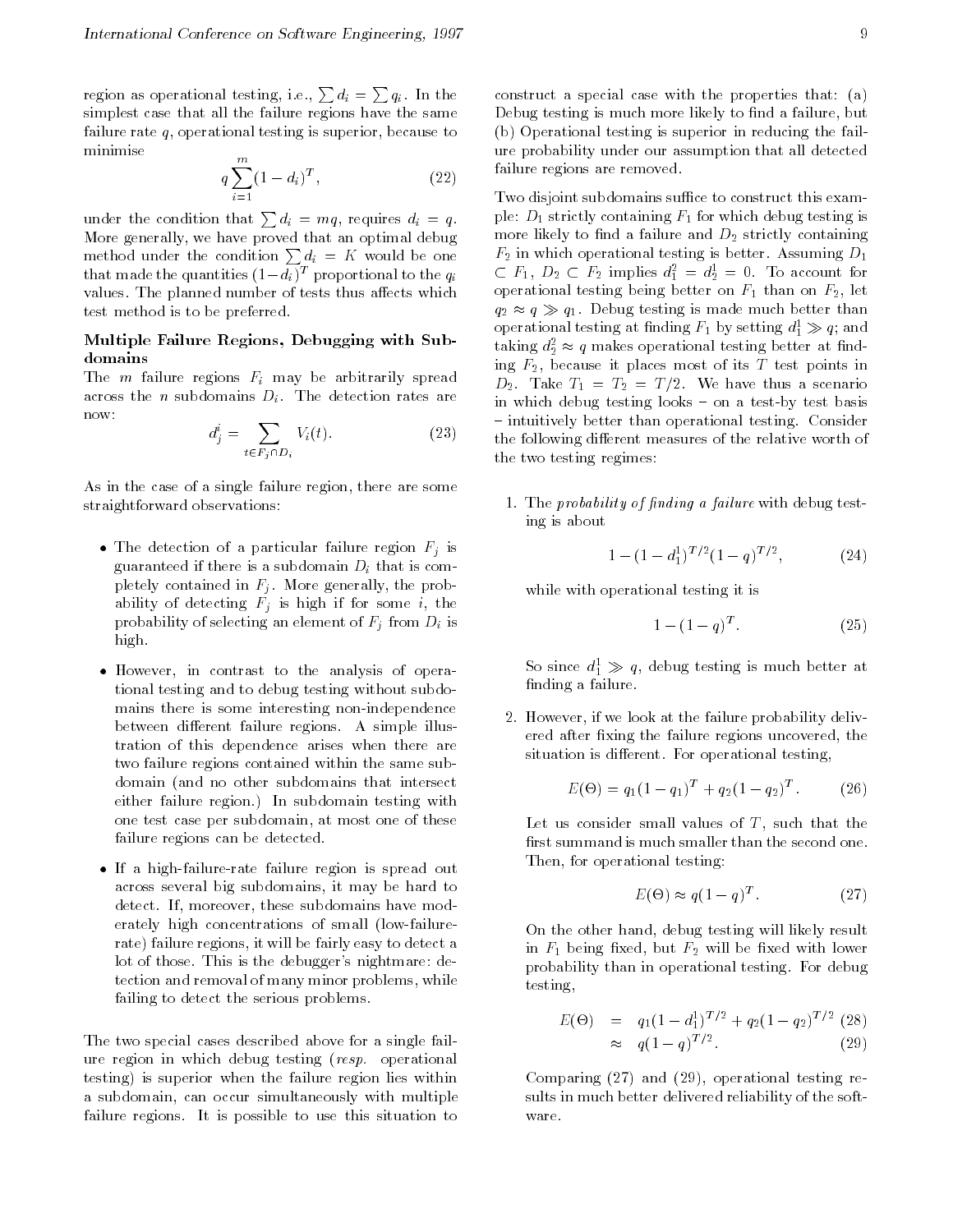This construction straightforwardly captures the intuitive situation in which debug testing finds the "wrong" bugs, from the standpoint of better delivered reliability.

We have also been able to construct an example of the opposite case, in which operational testing is better at detecting failures, yet debug testing yields better reliability. However, the intuitive situation is more subtle, and the advantage for debug testing only marginal:

Consider  $m$  subdomains, each with a strictly contained failure region  $F_i$ . Assume that debug testing is very good at detecting one failure region  $F_1$ , which has a high failure rate, but debug testing is unlikely to detect many other failure regions, with smaller failure rates. (That is,  $d_1^1 \gg q_1$ , but  $d_i^i \approx 0, i \neq 1$ .) Then, operational testing may be better at producing a failure early, because debug testing wastes most test cases on those subdomains where it has negligible probability of causing a failure. Yet, if debug testing does reveal a failure, it will cause the most important failure region,  $F_1$ , to be removed: hence debug testing yields better delivered reliability.

We omit the formulas for lack of space, but the following is a typical numerical example:  $m = 20$  subdomains and failure regions,  $q_i =$  $10^{-4}$ ,  $i \neq 1$ , and  $q_1 = 10^{-3}$ ,  $d_1^1 = 0.05$ , with a test run of 400 tests. Operational testing is more likely to detect a failure (by 0.0025 to 0.0023), yet debug testing has a better E(-) (by 0.64 to 0.69).

This example is quite unlike the previous one favoring operational testing, in that it appears contrived, yet does not produce a substantial difference between the methods. Of course, our failure to discover a satisfying, simple example does not mean one does not exist, but we believe that the debug tester is more likely to be misled by considering failure-finding probability, than is the operational tester.

These cases illustrate the extra complexity of the situations that can be analysed using failure regions and the expected value of the delivered reliability.

#### SUMMARY AND FUTURE WORK

We have considered the question of whether low operational failure probability (and hence better reliability) may be better obtained by looking for failures (debug testing), or by sampling from expected usage (operational testing). The testing models we considered can be analysed in two ways, with and without identifying subdomains for debug testing. This paper generalises and extends the "random vs. partition" studies that

followed from the work of Duran and Ntafos [8]. We have analysed a number of special cases, showing that the theory can capture and inform our intuition about the strengths and weaknesses of the two testing schemes.

The debug tester always has the potential advantage that by adjusting the test profile and subdomain definitions, the behaviour of debug methods might improve. While operational testers have no such freedom, they do have the advantage that the operational profile, and operational testing,  $define$  the desired result. Studies like this one can thus be viewed as advice to the debug tester, on how to choose a test profile that will yield superior reliability. If the debug tester has good intuition about which points are likely to be failure points and, moreover, about which of these failure points are likely to belong to large failure regions, such insight can be used to devise testing strategies that yield much lower expected failure probability than that yielded by operational testing. If the tester lacks such intuition or is unable to map that intuition into an appropriate input distribution, then operational testing may be indicated.

Trusting the debuggers' own judgement about their abilities would be inappropriate (see e.g., the experi ments by Basili and Green [1]). But it is possible to compare the effectiveness of their testing profiles with that of operational profiles. A limited investment in such measurement would be, for any large development organisation, a cost-effective step towards better quantitative decision-making.

In particular, our analysis has shown:

- There are obvious cases in which debug testing is superior (roughly, because its detection rates are greater than the failure probability). Similarly, operational testing can be obviously superior (roughly, because detection rates in many subdomains are smaller than the failure probability, so debug tests there are wasted). These examples show that the theory corresponds with intuition in limiting cases.
- Debug testers should be aware of the potential confusion between detecting failures and achieving reliability, a confusion that occurs when testing finds only unimportant failures. "Unimportant" of course refers to the weighting of the operation pro file, which may well be unknown. But there is usually some intuition about the frequency with which a problem might arise in use, and if the debug technique being used consistently turns up such problems, it may be counterproductive to use it.

It is sensible to expect that different testing methods will prove optimal for different organisations, different